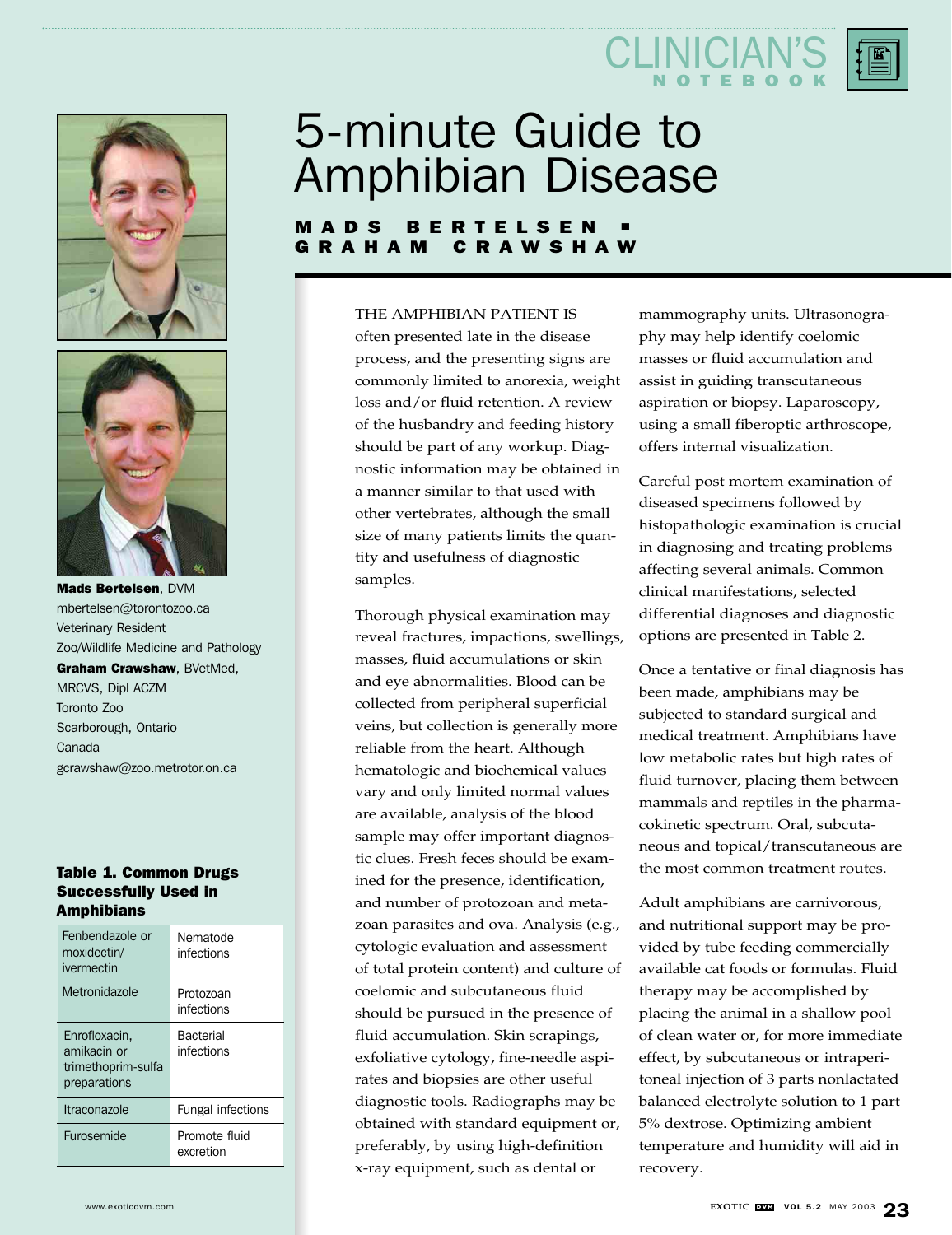## Table 2. Differential Diagnosis for Clinical Signs in Amphibians

CLINICIAN'S

| <b>SYSTEM</b>                | <b>CLINICAL SIGNS</b> | DIFFERENTIAL DIAGNOSIS                                                                                                                                                                                                                                            | <b>DIAGNOSTICS</b>                                                                                                                                                 |
|------------------------------|-----------------------|-------------------------------------------------------------------------------------------------------------------------------------------------------------------------------------------------------------------------------------------------------------------|--------------------------------------------------------------------------------------------------------------------------------------------------------------------|
| General                      | Anorexia              | Inadequate husbandry (temperature, humidity, food<br>offered, crowding), physiologic causes (behavioral or<br>environmentally induced), generalized infection (viral,<br>bacterial, fungal), chytridiomycosis, GI parasitism, GI<br>impaction, ocular/CNS disease | History, review husbandry/diet, physical exam,<br>fecal exam, gastric lavage, hematology,<br>radiography, ultrasonography, endoscopy,<br>laparoscopy, laparotomy   |
|                              | Emaciation            | Husbandry, malnutrition, GI impaction, GI parasitism,<br>pulmonary parasitism, chronic infection, organ failure,<br>neoplasia                                                                                                                                     | History, review husbandry/diet, physical exam,<br>fecal exam, hematology, radiography,<br>ultrasonography, endoscopy, laparoscopy,<br>laparotomy                   |
| <b>Coelom</b><br>enlargement | Firm swelling         | Gastric or intestinal impaction, overeating, bacterial<br>septicemia ("red leg"), coelomic mass (abscess,<br>granuloma, neoplasia), organomegaly, retained ova,<br>peritonitis, cystitis                                                                          | Palpation, transillumination, fecal exam,<br>radiography, ultrasonography, gastric lavage,<br>aspirate and cytology, biopsy, endoscopy,<br>laparoscopy, laparotomy |
|                              | Edema/ascites         | Renal disease, heart failure, lymph heart failure,<br>bacterial septicemia ("red leg"), viral disease,<br>peritonitis, hepatic failure, hypoproteinemia,<br>retained ova                                                                                          | Palpation, transillumination, aspirate and<br>cytology, fluid analysis (total protein),<br>bacterial culture, hematology                                           |
|                              | Organomegaly          | Hepatitis, splenitis, bacterial septicemia, chlamydiosis,<br>mycobacteriosis, fungal infection                                                                                                                                                                    | Palpation, transillumination, radiography,<br>ultrasonography, aspirate and cytology,<br>laparoscopy, laparotomy, bacterial/fungal<br>culture, biopsy              |
| <b>Skin</b>                  | Discoloration         | Bacterial septicemia ("red leg"), thermal burns,<br>excessive UV light exposure, chytridiomycosis or other<br>fungal infection, viral infection, chlamydiosis, gas<br>bubble disease (aquatic species)                                                            | Skin scraping, wet mount, cytology,<br>bacterial/fungal culture, biopsy                                                                                            |
|                              | Ulceration            | Trauma, bacterial dermatitis, bacterial septicemia,<br>mycobacteriosis, chlamydiosis, fungal infection,<br>excessive UV light exposure, nematodiasis, gas bubble<br>disease (aquatic species)                                                                     | Skin scraping, wet mount, cytology,<br>bacterial/fungal culture, biopsy                                                                                            |





Rectal prolapse in a Colorado River toad (*Bufo alvarius*). Fungal dermatitis (chromomycosis) in an Eyelash leaf frog (*Ceratobatrachus guentheri*).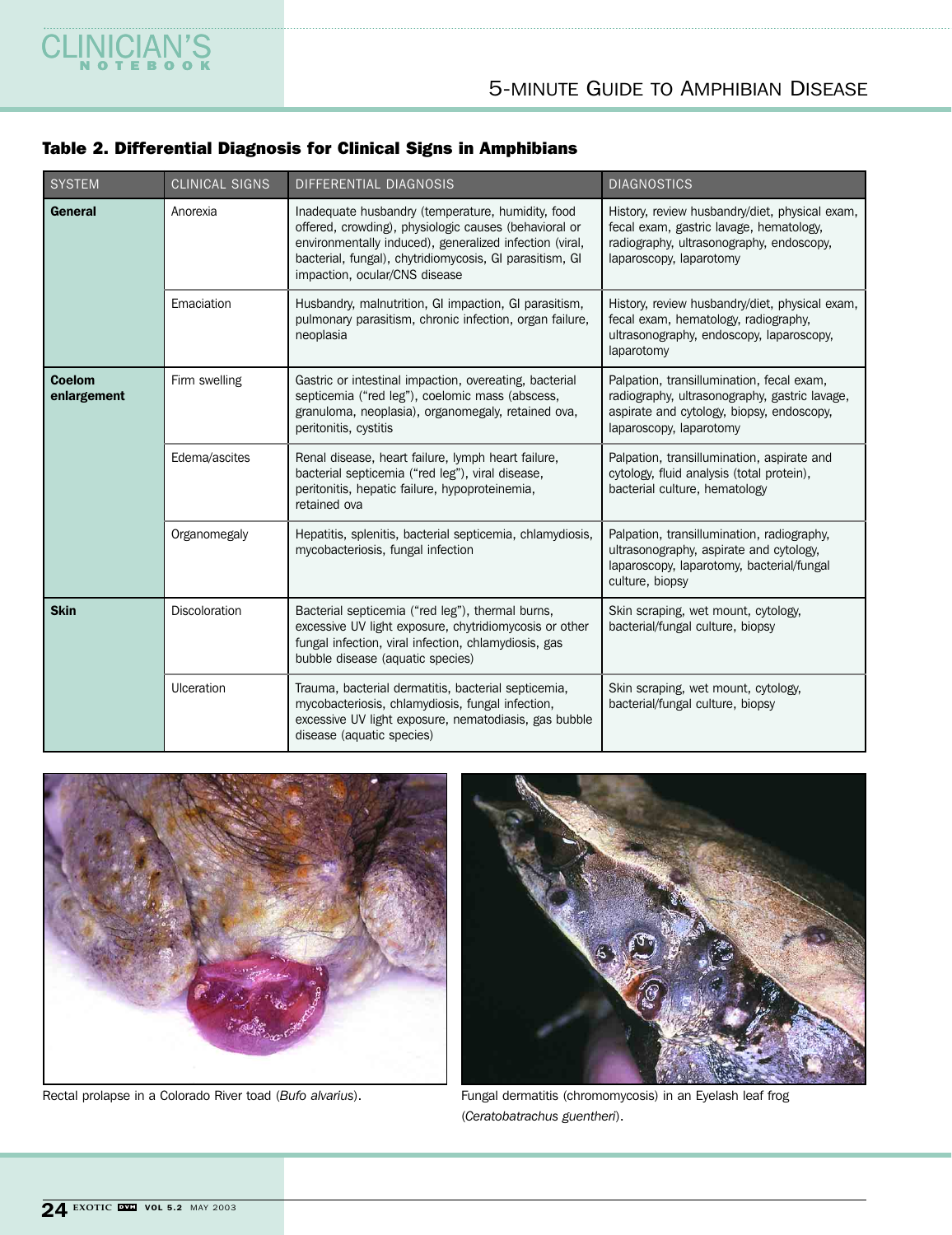| <b>SYSTEM</b>                    | <b>CLINICAL SIGNS</b>                                | DIFFERENTIAL DIAGNOSIS                                                                                                                                                              | <b>DIAGNOSTICS</b>                                                                               |
|----------------------------------|------------------------------------------------------|-------------------------------------------------------------------------------------------------------------------------------------------------------------------------------------|--------------------------------------------------------------------------------------------------|
| <b>Skin</b>                      | <b>Masses</b>                                        | Mycobacteriosis, fungal infection, protozoan cyst,<br>cestodes, mites, mineral deposit, neoplasia                                                                                   | Aspirate and cytology, bacterial/fungal<br>culture, biopsy                                       |
|                                  | Focal hyperplasia                                    | Chytridiomycosis or other fungal disease,<br>nematodiasis                                                                                                                           | Skin scraping, biopsy                                                                            |
|                                  | Cottony growth                                       | Saprolegniasis (aquatic species)                                                                                                                                                    | Skin scraping, wet mount, biopsy                                                                 |
| <b>Gastrointestinal</b>          | Prolapse of cloaca,<br>rectum, bladder or<br>oviduct | Tenesmus, GI parasitism, GI foreign body,<br>gastroenteritis, peritonitis, retained ova, neoplasia                                                                                  | Aspirate, biopsy, fecal exam, radiography,<br>ultrasonography, reduce prolapse and<br>reevaluate |
|                                  | Gastric prolapse                                     | GI parasitism, toxins, terminal illness                                                                                                                                             | Fecal exam, reduce prolapse and reevaluate                                                       |
|                                  | Regurgitation                                        | GI parasitism, gastroenteritis, GI impaction, GI foreign<br>body, toxicosis                                                                                                         | Fecal exam, radiography, ultrasonography                                                         |
|                                  | Diarrhea/mucoid<br>stool                             | GI parasitism, gastroenteritis, GI foreign body                                                                                                                                     | Fecal exam, bacterial culture                                                                    |
|                                  | Lack of stool                                        | GI impaction, GI foreign body, GI parasitism                                                                                                                                        | Radiography, ultrasonography                                                                     |
| <b>Musculoskeletal</b>           | <b>Masses</b>                                        | Abscess, granuloma, mycobacteriosis, protozoan cyst,<br>cestodiasis, metabolic bone disease, neoplasia                                                                              | Radiography, aspirate and cytology, biopsy                                                       |
|                                  | Skeletal abnormali-<br>ties                          | Fracture, trauma, metabolic bone disease (Ca/P<br>imbalance, vitamin D deficiency), spindly leg syn-<br>drome, developmental malformation (secondary to<br>malnutrition, toxicosis) | Review husbandry/diet, radiography                                                               |
| <b>Ocular</b>                    | Ocular<br>abnormalities                              | Trauma, bacterial conjunctivitis, bacterial keratitis,<br>panophthalmitis, corneal ulcer, corneal lipidosis,<br>corneal edema, cataract                                             | History, ophthalmic exam, cytology, bacterial<br>culture, hematology, plasma cholesterol         |
| <b>Central nervous</b><br>system | CNS signs, head<br>tilt, paresis/paralysis           | Trauma, thiamine deficiency, bacterial / chlamydial<br>meningitis, toxicosis, septicemia, terminal illness                                                                          | <b>Empirical treatment</b>                                                                       |



"Spindly leg syndrome" in a green-and-black poison dart frog (*Dendrobates auratus*).



Cutaneous granulomas caused by *Mycobacterium chelonia* in a Puerto Rican crested toad (*Peltophryne lemur*).